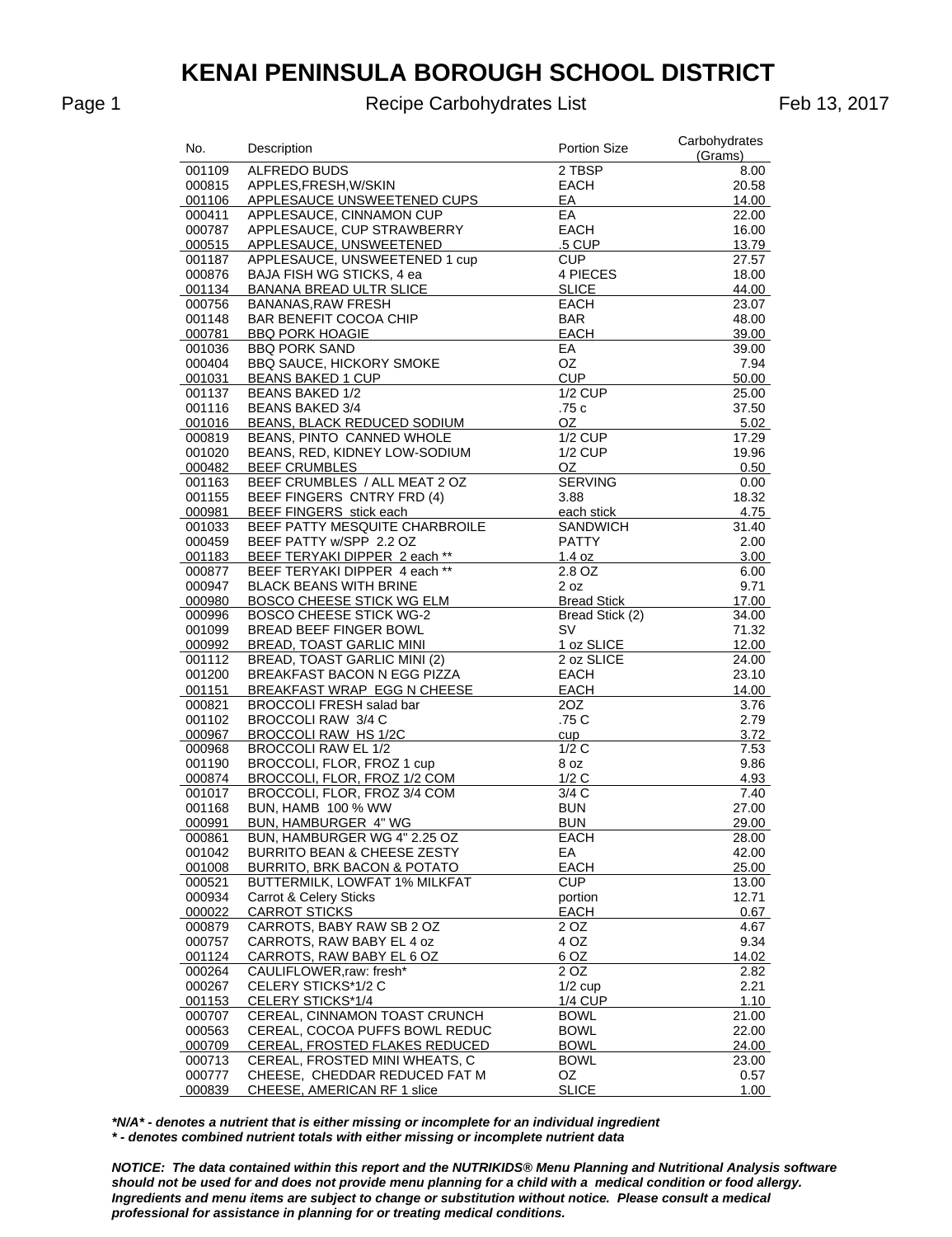Recipe Carbohydrates List

Feb 13, 2017

| No.    | Description                      | <b>Portion Size</b> | Carbohydrates<br>(Grams) |
|--------|----------------------------------|---------------------|--------------------------|
| 000596 | CHICKEN BREAD K-6 san new BUN    | <b>SANDWICH</b>     | 42.21                    |
| 000556 | CHICKEN BREADED 8-WAY PORTIONS   | <b>SERVG</b>        | 12.00                    |
| 000984 | CHICKEN DRUMETTE SOUTHERN        | 3 EACH              | 9.00                     |
| 001162 | CHICKEN FAJITA MEAT SEASONED     | 3 OZ                | 0.00                     |
| 001182 | CHICKEN FAJITA QUES 9-12         | <b>EACH</b>         | 37.41                    |
| 000798 | CHICKEN FAJITA QUES W/BEAN K-8   | EACH                | 46.47                    |
| 000495 | CHICKEN FAJITA WRAP 9-12 GRADE   | <b>EACH</b>         | 39.85                    |
| 001174 | chicken nugget ea                | 2 each              | 6.40                     |
| 000765 | CHICKEN NUGGETS, WHOLE GRAIN C   | 3.04 oz             | 12.00                    |
| 000891 | CHICKEN NUGGETS, (5 EACH)        | <b>SERVING</b>      | 16.00                    |
| 001011 | CHICKEN ORANGE KIT NO RICE       | 2.8                 | 11.00                    |
| 001021 | CHICKEN PATTY BREADED 7-12 san   | sandwich            | 38.11                    |
| 000767 | CHICKEN SAND BREAD 7-12 NEW BU   | <b>SANDWICH</b>     | 36.11                    |
| 001022 | <b>CHICKEN SAND BREAD K-6</b>    | SANDWICH            | 44.21                    |
| 001191 | CHICKEN SWEET n SOUR             | 3.6 oz ser          | 18.00                    |
| 001096 | CHICKEN SWEET nSOUR w fried Ri   | 3.6 oz ser          | 72.00                    |
| 000979 | CHICKEN TAQUITOS 2 ea            | 2 EACH              | 26.00                    |
| 001186 | CHICKEN TAQUITOS 3 ea            | 3 EACH              | 39.00                    |
| 001100 | CHICKEN TAQUITOS HS              | 4 EACH              | 52.00                    |
| 000925 | CHICKEN TERIYAKI STRIPS GLUT/F   | 2.85 OZ             | 14.00                    |
| 000681 | CHICKEN, POPCORN                 | serv 3.36 oz        | 16.21                    |
| 500076 | CHILI CON CARNE W/ BEANS         | <b>1/2 CUP</b>      | 10.67                    |
| 000995 | CHOC CHIP w/M&M COOKIE           | 1 OZ COOKIE         | 19.00                    |
| 001166 | Cindys Fiesta Bowl 100 9-12      | serving             | 47.54                    |
| 000959 | Cindys Fiesta Bowl 9-12 40 ea    | servings            | 49.67                    |
| 001167 | Cindys Fiesta Bowl ea 1/2 rice   | serving             | 36.35                    |
| 001159 | Cindys Fiesta Bowl each 3/4 ri   | serving             | 47.54                    |
| 000612 | COOKIE, CHOC CHIP / M&M WG (1    | EACH                | 19.00                    |
| 001164 | COOKIE, CHOC CHIP / M&M WG (2    | 2 EACH              | 38.00                    |
| 001136 | <b>CORN DOG CHICKEN</b>          | EACH                | 30.00                    |
| 000924 | CORN PUPS, WHOLE GRAIN CHICKEN   | 6 EA                | 30.15                    |
| 000882 | CORN, CANNED, WHOLE-KERN: 1/2c   | $1/2$ cup           | 15.24                    |
| 000901 | CORN, CANNED, WHOLE-KERN: 3/4c   | 3/4 C               | 22.87                    |
| 000758 | CORN, CANNED, WHOLE-KERN: cup    | <b>CUP</b>          | 30.49                    |
| 001156 | <b>CRACKER BUNNY GRAHAMS</b>     | <b>PACKAGE</b>      | 25.31                    |
| 000462 | CRACKERS, GOLD FISH CHEDDAR      | <b>PKG</b>          | 14.00                    |
| 001175 | CREAM CHEESE PAULY PASTEURIZED   | OZ                  | 2.00                     |
| 000329 | <b>CREAM CHEESE SPREAD</b>       | OZ                  | 1.91                     |
| 005047 | <b>CUCUMBER SAUCE</b>            | OZ                  | 1.28                     |
| 000377 | CUCUMBER, RAW                    | 1 OZ                | 0.61                     |
| 001091 | DIPPING SAUCE 6-12 4 oz          | 4 oz                | 11.76                    |
| 000340 | DIPPING SAUCE K-5 2 oz           | 2 OZ                | 5.88                     |
| 000946 | <b>EDAMANE SUCCOTASH</b>         | 4 OZ                | 13.33                    |
| 001024 | <b>EGG N CHEESE SANDWICH</b>     | <b>EACH</b>         | 18.82                    |
| 001094 | EGG ROLL (1 EACH)                | <b>ROLL</b>         | 20.00                    |
| 001142 | EGG ROLL 2 EACH                  | <b>ROLL</b>         | 40.01                    |
| 000358 | FAJITA, CHICKEN STRIPS           | OZ.                 | 0.67                     |
| 500313 | <b>FIESTA WRAP</b>               | <b>WRAP</b>         | 26.93                    |
| 000895 | FRCH TOAST STICKS, WG:2 EA K-5   | 2 EACH              | 17.09                    |
| 000769 | FRENCH TOAST STICKS, 1 STICK     | <b>EACH</b>         | 8.55                     |
| 000902 | FRENCH TOAST STICKS, WG:3 EA     | 3 EA                | 25.64                    |
| 001194 | FRIED RICE FIESTA BOWL           | serving             | 67.95                    |
| 001195 | FRIED RICE S&S CHICKEN BOWL      | serving             | 72.00                    |
| 001027 | FRUIT VARITY HS                  | 4 OZ                | 20.83                    |
| 001025 | FRUIT BAR FRESH HS               | <b>EACH</b>         | 17.30                    |
| 000889 | FRUIT, MIXED, , LIGHT: 1/2 C     | 1/2C                | 17.88                    |
| 000641 | FRUIT, MIXED, CND, LIGHT: 1CUP   | cup                 | 35.76                    |
| 000885 | FRUIT.MIXED.CND.LIGHT: 3/4 C     | 3/4 C               | 26.82                    |
| 001202 | <b>GOLD RUSH FRUITABLE</b>       | <b>BOX</b>          | 10.00                    |
| 001132 | <b>GRAHAM SQUARES LIL'</b>       | PACKAGE             | 24.00                    |
| 001203 | <b>GRANOLA CEREAL FIELDSTONE</b> | $1/3$ CUP           | 27.97                    |
| 000820 | <b>GRAPES,FRESH</b>              | 1/2 C SERVING       | 19.45                    |
| 000963 | <b>GRAVY BROWN</b>               | 2 OZ                | $0.00\,$                 |

\*N/A\* - denotes a nutrient that is either missing or incomplete for an individual ingredient \* - denotes combined nutrient totals with either missing or incomplete nutrient data

NOTICE: The data contained within this report and the NUTRIKIDS® Menu Planning and Nutritional Analysis software should not be used for and does not provide menu planning for a child with a medical condition or food allergy. Ingredients and menu items are subject to change or substitution without notice. Please consult a medical professional for assistance in planning for or treating medical conditions.

Page 2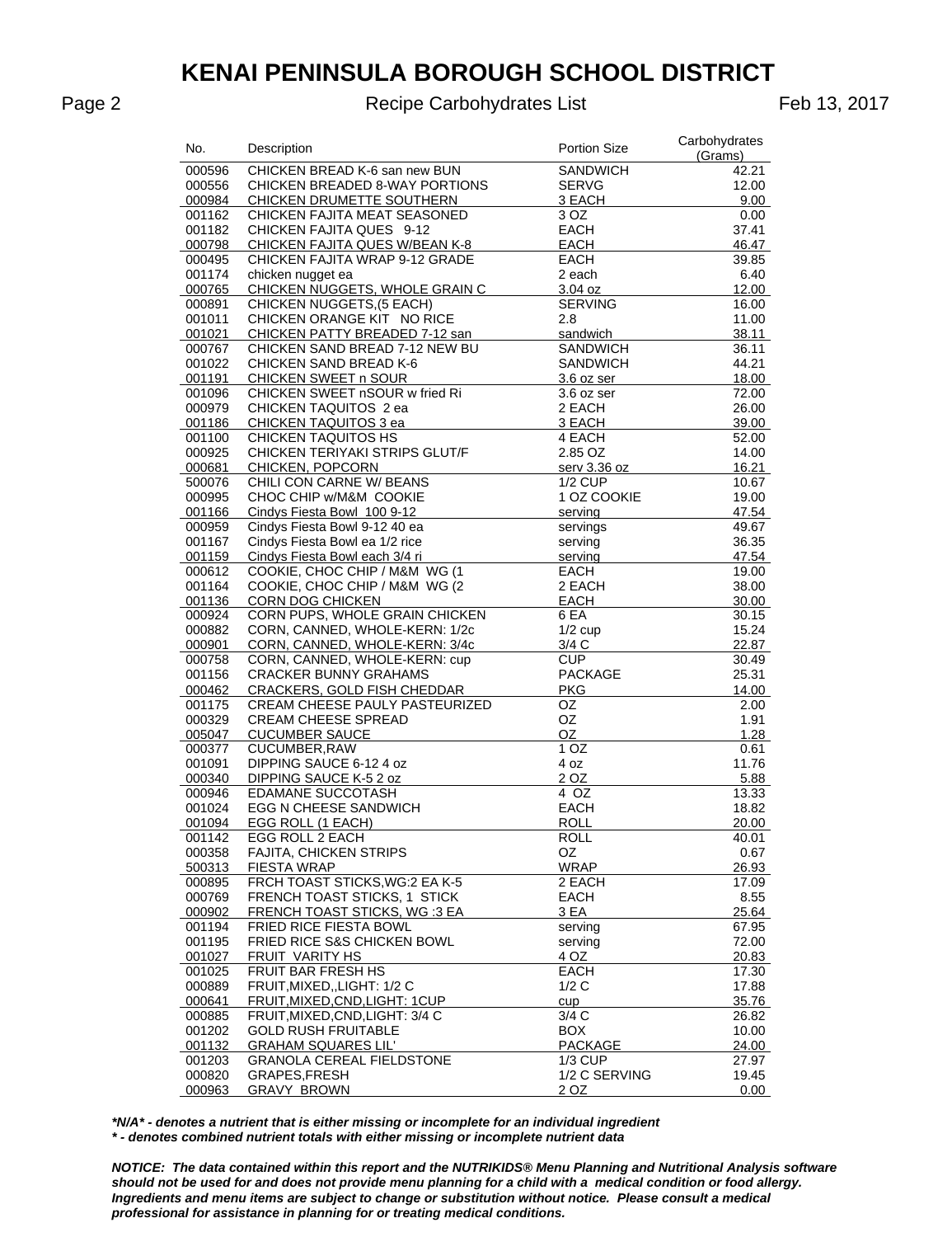#### Page 3 **Recipe Carbohydrates List** Feb 13, 2017

| No.              | Description                                                  | <b>Portion Size</b>    | Carbohydrates<br>(Grams) |
|------------------|--------------------------------------------------------------|------------------------|--------------------------|
| 000493           | <b>GRAVY MIX, CHICKEN INSTANT</b>                            | 2 OZ                   | 4.00                     |
| 000883           | <b>GREEN BEANS, CUT</b>                                      |                        |                          |
| K-51/2 C         | .50 CUP                                                      | 3.04                   |                          |
| 000517           | GREEN BEANS, 9-12 LOW SODIUM                                 | 3/4 CUP                | 4.56                     |
| 001143           | GREEN BEANS, 9-12 LOW SODIUM 1C                              | <b>CUP</b>             | 6.08                     |
| 001098           | HAM                                                          | 2 OZ                   | 1.01                     |
| 000875           | HAM & CHEESE HOAGIE GRADE 9-12                               | EA                     | 32.34                    |
| 000408           | HAM & CHEESE HOAGIE GRADE K-8                                | EA                     | 31.43                    |
| 000811           | HAM, WATER ADD, COOK SLICED FR                               | <b>SERVING</b>         | 3.75                     |
| 000780<br>000941 | <b>HAMBURGER ELE</b><br><b>HOAGIE HAM/CHEESE</b>             | <b>EACH</b><br>EA      | 31.00<br>30.24           |
| 001044           | <b>HOAGY ROLL</b>                                            | <b>ROLL</b>            | 29.00                    |
| 001157           | HONEY NUT CHEX CEREAL GF                                     | <b>BOWL</b>            | 27.90                    |
| 001139           | HUMMAS DIP TRADITIONAL .85 V                                 | <b>EACH</b>            | 12.00                    |
| 001138           | HUMMAS DIP TRADITIONAL M/MA                                  | EACH                   | 12.00                    |
| 001141           | HUMMAS RANCH DIP M/MMA 1                                     | <b>SERVING</b>         | 11.00                    |
| 001140           | HUMMAS RANCH DIP V.94                                        | <b>SERVING</b>         | 11.00                    |
| 000595           | <b>JUICE CUP, VARIETY</b>                                    | EACH                   | 13.50                    |
| 001034           | JUICE VARIETY NEW                                            | EA                     | 13.50                    |
| 000940           | JUICE/FRUITABLES/TROPICAL                                    | 6.75 OZ                | 22.00                    |
| 000628           | KETCHUP, DESPENSER POUCH                                     | ΟZ                     | 8.00                     |
| 000626           | KETCHUP, PC 7 GR                                             | <b>PKG</b>             | 2.00                     |
| 000936           | KETCHUP:3                                                    | <b>PKG</b>             | 2.00                     |
| 000748           | KIWI FRUIT, (CHINESE GOOSEBERRI                              | <b>FRUIT</b>           | 10.12                    |
| 000532           | LETTUCE &TOMATO:1 leaf,2 slice                               | 1 If, $2$ slc          | 1.32                     |
| 000779           | LETTUCE, ICEBERG FRESH                                       | <b>TBSP</b>            | 0.13                     |
| 001199           | MAETLOAF / CHEESEBURGER<br>MANDARIN ORANGE SEG LIGHT 3/4     | <b>PATTY</b><br>3/4C   | 8.00                     |
| 000855<br>001196 | MANDARIN ORANGE SEGMENTS: 1 c                                | 8 oz                   | 31.50<br>42.00           |
| 000905           | MANDARIN ORANGE SEGMENTS: 1/2c                               | .5 CUP                 | 21.00                    |
| 000114           | MANWICH SLOPPY JOE                                           | <b>SERVINGS</b>        | 35.68                    |
| 000662           | MANWICH SLOPPY JOE'S 9-12 GRAD                               | 4 oz                   | 36.64                    |
| 000651           | <b>MANWICH SLOPPY JOE'S K-8 GRADE</b>                        | 3 OZ                   | 34.76                    |
| 000842           | MARINARA SAUCE NUTRITIONALLY E                               | 2 OZ                   | 6.15                     |
| 000644           | MAYONNAISE, LIGHT PC POUCH                                   | <b>POUCH</b>           | 1.00                     |
| 000643           | MAYONNAISE, LIGHT REDUCED CALO                               | <b>CUP</b>             | 15.12                    |
| 000645           | MAYONNAISE, LIGHT REDUCED TUB                                | <b>CUP</b>             | 16.20                    |
| 001030           | MILK 1% SMITH BROTHERS                                       | <b>HALF PINT</b>       | 13.00                    |
| 001178           | MILK CHOCOLATE 1/2 GALLON DARI                               | <b>CUP</b>             | 31.00                    |
| 001029           | MILK CHOCOLATE: SMITH BROTHERS                               | <b>HALF PIN</b>        | 23.00                    |
| 001177           | MILK DARIGOLD 1/2 GALLON                                     | <b>CUP</b>             | 13.00                    |
| 001115           | MILK UHT WHITE                                               | EA                     | 12.00                    |
| 000223<br>000502 | MUSTARD: individual PC<br>NACHO ELEM                         | Pkt 5g<br><b>SERVG</b> | 0.29<br>32.22            |
| 000498           | <b>NACHO MEAT</b>                                            | 2 OZ                   | 1.42                     |
| 000568           | NUTRI-GRAIN BAR, RASPBERRY                                   | <b>BAR</b>             | 24.00                    |
| 000569           | NUTRI-GRAIN BAR, STRAWBERRY                                  | BAR                    | 24.00                    |
| 000952           | OATMEAL WITH BROWN SUGAR (PRE                                | 6 OZ                   | 39.12                    |
| 001088           | ORANGE CHICKEN RICE BOWL                                     | <b>BOWL</b>            | 55.79                    |
| 000363           | ORANGE JUICE CUP                                             | <b>EACH</b>            | 13.00                    |
| 000541           | ORANGES.FRESH                                                | EACH                   | 11.28                    |
| 001150           | PANCAKE MINI CINNAMON ROLL IW                                | <b>PACKAGE</b>         | 41.00                    |
| 001122           | <b>PARFAIT</b>                                               | EА                     | 41.48                    |
| 000506           | PASTA SPAGHETTI, WHOLE GRAIN F                               | OZ                     | 18.58                    |
| 000982           | PB & J SANDWICH                                              | EACH                   | 35.00                    |
| 001097           | PB&J STRAWBERRY                                              | EА                     | 34.00                    |
| 001145           | PEACH CUBES 1 CUP                                            | cup                    | 17.00                    |
| 001147           | PEACH CUBES 1/2 CUP                                          | $1/2$ cup              | 8.50                     |
| 001146           | PEACH CUBES 3/4 CUP                                          | cup                    | 12.75                    |
| 001189<br>000886 | PEACHES, DICED LIGHT S: 1 C<br>PEACHES, DICED LIGHT S: 1/2 C | 8 oz<br>4 oz           | 26.79<br>13.39           |
| 001170           | PEACHES, DICED LIGHT S: 3/4 C                                | 6 OZ                   | 20.09                    |
| 000516           | PEACHES, SLICED LIGHT S: 1/2 C                               | 4 OZ                   | 17.00                    |
|                  |                                                              |                        |                          |

*\*N/A\* - denotes a nutrient that is either missing or incomplete for an individual ingredient \* - denotes combined nutrient totals with either missing or incomplete nutrient data*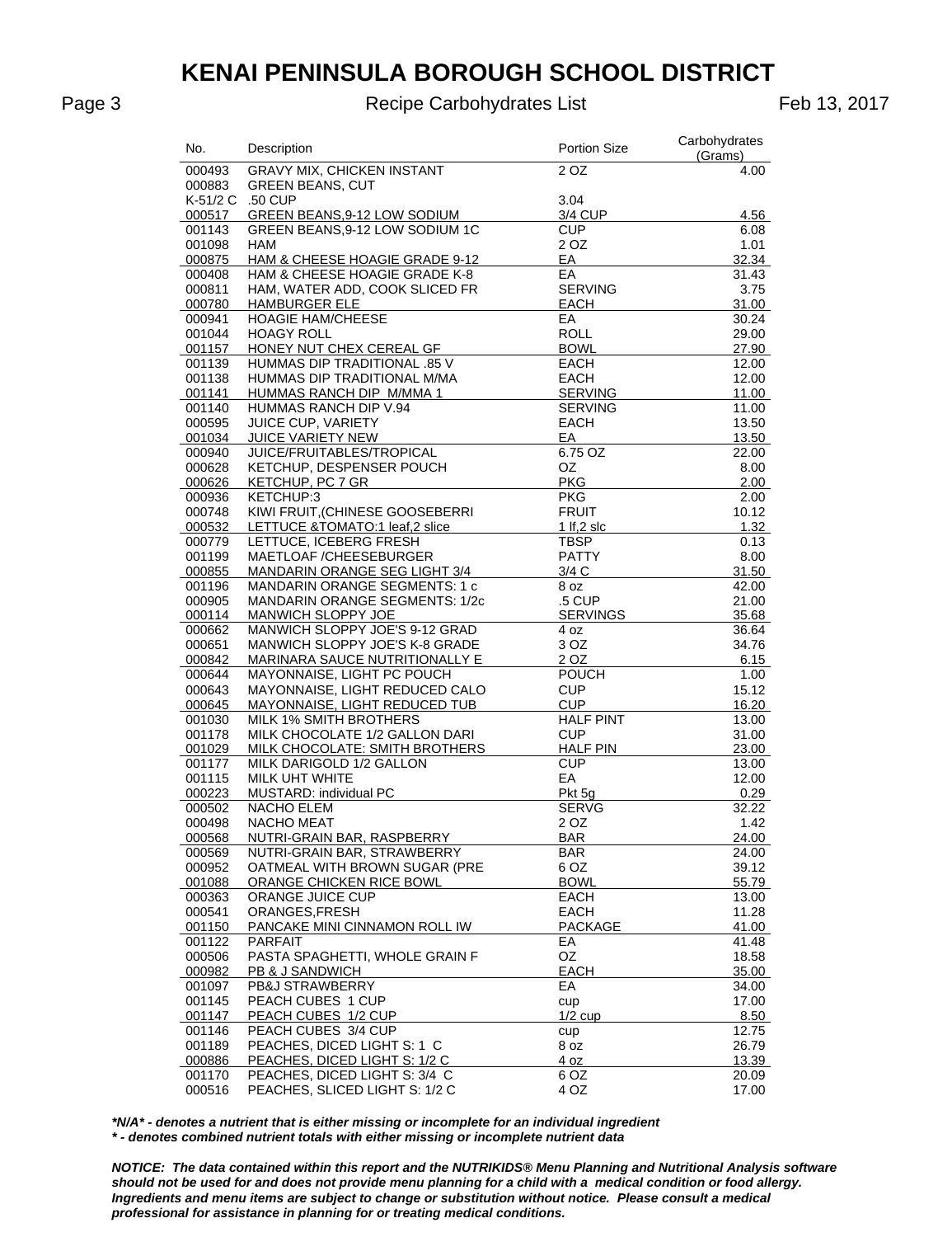Page 4 **Recipe Carbohydrates List** Feb 13, 2017

| No.              | Description                                                      | <b>Portion Size</b>          | Carbohydrates<br>(Grams) |
|------------------|------------------------------------------------------------------|------------------------------|--------------------------|
| 001188           | PEARS, DICED LIGHT SYRUP 1 C                                     | 1 cup                        | 30.23                    |
| 000519           | PEARS, DICED LIGHT SYRUP 1/2 C                                   | .5 CUP                       | 15.12                    |
| 001171           | PEARS, DICED LIGHT SYRUP 3/4 C                                   | 3/4 C                        | 22.67                    |
| 000897           | PEARS, SLICED: 1/2 C                                             | 1/2C                         | 20.00                    |
| 000090           | PEARS.FRESH                                                      | EACH                         | 27.11                    |
| 000829           | PEAS, EDIBLE-PODDED, RAW                                         | CUP                          | 4.76                     |
| 000814           | PEPPER BLACK, GROUND                                             | <b>TSP</b>                   | 0.00                     |
| 000653           | PEPPERONI, SLICED                                                | OZ                           | 1.00                     |
| 000649           | PICKLES, DILL CHIPS 3/16 CRINK                                   | <b>SERVG</b>                 | 0.00                     |
| 001192           | PINEAPPLE CHUNKS 1 C                                             | cup                          | 38.31                    |
| 000812           | PINEAPPLE CHUNKS 1/2 C                                           | $1/2$ CUP                    | 19.15                    |
| 001169           | PINEAPPLE CHUNKS 3/4 C                                           | 3/4 C                        | 28.73                    |
| 000927           | PIZZA 4X6 TONY'S                                                 | <b>SLICE</b>                 | 33.00                    |
| 000966           | PIZZA PRIMO BIG DADDY 16"                                        | <b>SLICE</b>                 | 35.96                    |
| 001135           | PIZZA STICK BOSCO 7"                                             | <b>STICK</b>                 | 29.00                    |
| 000729           | PIZZA, BREAKFAST PIZZA SAUSAGE                                   | <b>SLICE</b>                 | 26.00                    |
| 000702           | POP TART, WHOLE GRAIN STRAWBER<br>POPCORN CHICKE 1/2 POTATO BOWL | <b>PASTRY</b><br><b>BOWL</b> | 38.00                    |
| 001090<br>001172 | POPCORN CHICKE 3/4 POTATO BOWL                                   | <b>BOWL</b>                  | 35.21<br>43.71           |
| 000480           | PORK PATTY (BBQ)                                                 | EACH                         | 39.00                    |
| 001028           | PORK RIBLETS HONEY                                               | 2.70                         | 8.06                     |
| 001117           | POTATO JO-JO 1/2 (5 EA)                                          | 1/2C                         | 15.00                    |
| 000945           | POTATO JO-JO 3/4 (7-8 EA)                                        | 3/4 C (7-8 EA)               | 22.50                    |
| 000884           | POTATO, CRINKLE CUT: 4 OZ                                        | 4 OZ                         | 25.33                    |
| 000605           | POTATO, KK OVENABLE 3 OZ                                         | 3 OZ                         | 21.00                    |
| 000608           | POTATO, TATER TOTS K-5 (10)                                      | serving 10                   | 17.00                    |
| 000903           | POTATO, TATER TOTS: 6-12 (15)                                    | 15 each                      | 25.50                    |
| 000813           | POTATOES, MASHED INSTANT                                         | CUP                          | 28.00                    |
| 001185           | POTATOES, MASHED INSTANT:1 c                                     | cup                          | 34.00                    |
| 000911           | POTATOES, MASHED INSTANT:1/2C                                    | $1/2$ cup                    | 17.00                    |
| 000910           | POTATOES, MASHED INSTANT:3/4 c                                   | 3/4c                         | 25.50                    |
| 000983           | PRETZEL GOLDFISH CRACKERS                                        | BAG                          | 16.00                    |
| 001130           | PRETZEL WG SOFT 2.2 OZ                                           | EACH                         | 26.40                    |
| 001161           | PRETZEL WG SOFT 2.2 oz.(1/2)                                     | 1/2                          | 15.00                    |
| 000831           | RADISHES, FRESH                                                  | <b>EACH</b>                  | 0.15                     |
| 000682           | RAVIOLI, BEEF about 8                                            | EA 1 cup                     | 30.00                    |
| 000881           | REFRIED BEANS, 3/4 TRAINF                                        | 3/4 cup                      | 27.00                    |
| 000880           | REFRIED BEANS, ELEM 1/2                                          | $1/2$ CUP                    | 18.00                    |
| 000867           | REFRIED BEANS, TRADITIO: 1/2 C                                   | 1/2C                         | 18.00                    |
| 000878           | REFRIED BEANS, TRADITIONAL NF                                    | <b>CUP</b>                   | 36.00                    |
| 001009           | RICE FRIED VEG.                                                  | SERVING (3/4C)               | 54.00                    |
| 001111           | RICE, BROWN LONG, 1 CUP                                          | 1 cup                        | 44.79                    |
| 000922           | RICE, BROWN LONG, 1/2 C                                          | <b>1/2 CUP</b>               | 22.39                    |
| 000583           | RICE, BROWN LONG, 3/4 C                                          | 3/4 CUP                      | 33.59                    |
| 000993           | ROLL DINNER WG BAKER BOY                                         | ROLL                         | 19.00                    |
| 001181           | Rotini with Italian Meat Sauce                                   | <u>1 CUP</u>                 | 35.54                    |
| 001013           | <b>ROTINI, 100% WG</b>                                           | <b>SERVING</b>               | 18.58                    |
| 001114           | <b>SACK LUNCH</b>                                                | 1 EA                         | 104.32                   |
| 000332           | SALAD DRESSING, RANCH<br>SALAD, ROMAINE 2016                     | 1.5 OZ                       | 2.73                     |
| 000800           | SALAD, ROMAINE: 50                                               | <b>SRV</b>                   | 12.68                    |
| 000917<br>001198 | SALISBURY STEAK                                                  | srv<br><b>PATTY</b>          | 12.65<br>5.00            |
| 000524           | SALSA, GREEN CHILI TOMATO, CH                                    | 2 oz                         | 2.77                     |
| 000550           | SALSA RANCH DRESSING                                             | OZ                           | 0.28                     |
| 001125           | SAUSAGE LINKS 2                                                  | 2 EACH                       | 1.00                     |
| 001123           | SAUSAGE LINKS L SODIUM 1 ea                                      | 1 EA                         | 1.00                     |
| 000969           | SAUSAGE LINKS lower sod (2)                                      | ser-2                        | 2.00                     |
| 000601           | SLOPPY JOE, MANWICH SAUCE                                        | <b>CUP</b>                   | 28.00                    |
| 001176           | <b>SOUR CREAM</b>                                                | TBSP                         | 0.50                     |
| 000505           | SPAGHETTI AND MEAT SAUCE                                         | 1 CUP                        | 40.98                    |
| 001158           | SPAGHETTI AND MEAT SAUCE-3/4C                                    | 3/4 CUP                      | 40.98                    |
| 000935           | <b>SPINACH SALAD</b>                                             | SRV                          | 6.82                     |
| 000591           | <b>STRAWBERRY CUP</b>                                            | serving                      | 20.93                    |

*\*N/A\* - denotes a nutrient that is either missing or incomplete for an individual ingredient \* - denotes combined nutrient totals with either missing or incomplete nutrient data*